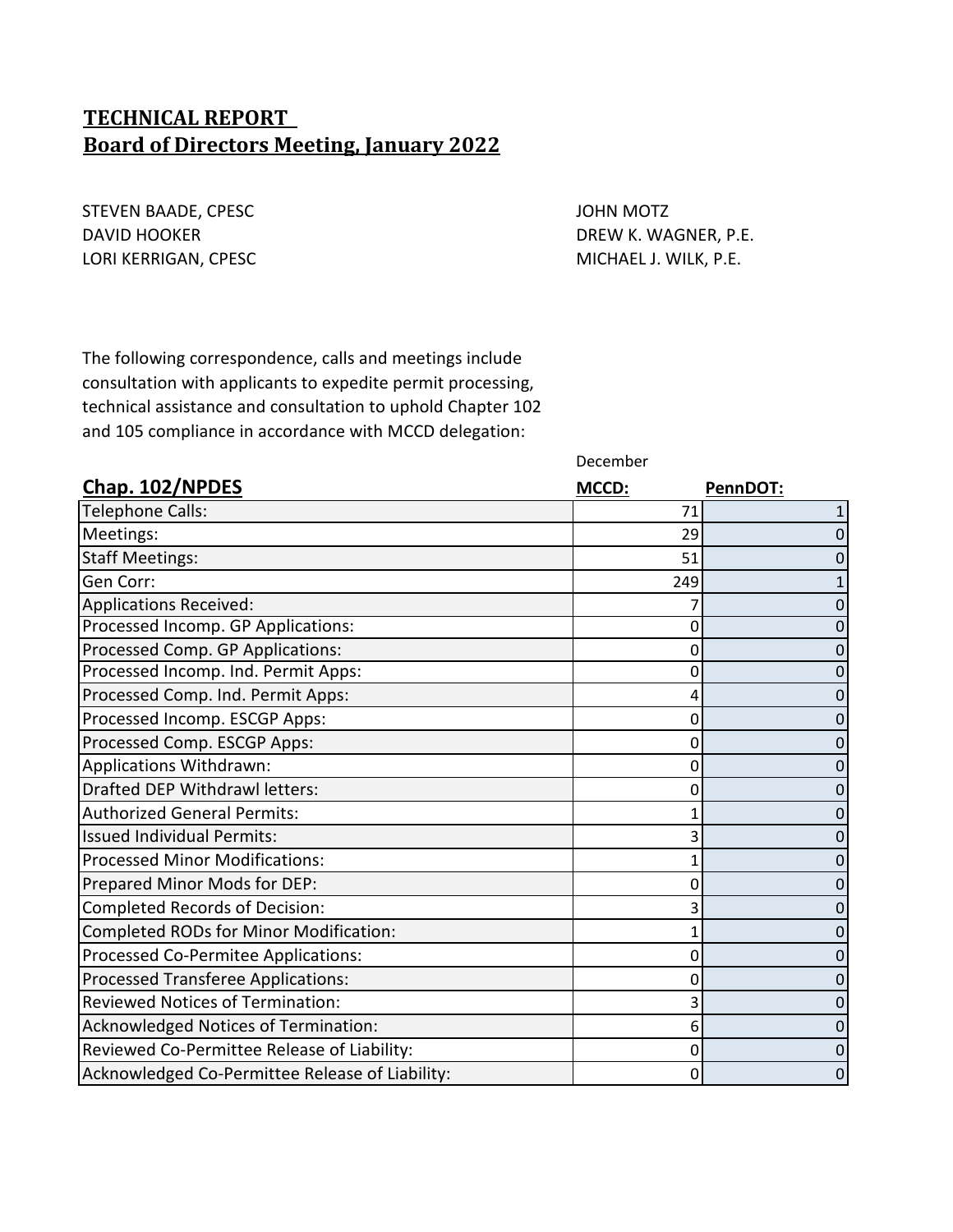|                                          | Plan Reviews: # of sites: |  |
|------------------------------------------|---------------------------|--|
| Post Construction Stormwater Management: |                           |  |
| <b>Erosion Sediment Control:</b>         |                           |  |

| Above meetings included:             | <b>MCCD:</b> | PennDOT: |
|--------------------------------------|--------------|----------|
| <b>Pre-Application Meetings:</b>     |              |          |
| Buffer/Act 167 Meetings:             |              |          |
| Plan review meetings:                |              |          |
| Meetings with DEP:                   |              |          |
| <b>Elevated Review meetings:</b>     |              |          |
| <b>Pre-Construction meetings:</b>    |              |          |
| Technical Assistance Calls:          |              |          |
| Tech/compliance assistance meetings: |              |          |

# **Above staff meetings included:**

| Meetings to discuss PCSM issues with P.E.:            | 26 I |  |
|-------------------------------------------------------|------|--|
| P.E. technical assistance meetings to the tech staff: | 14   |  |

# **Chapter 105 Activities:**

| Telephone Calls:                 |    |  |
|----------------------------------|----|--|
| Meetings:                        |    |  |
| <b>Staff Meetings:</b>           |    |  |
| Gen Corr:                        | 14 |  |
| <b>Received GP Applications:</b> |    |  |
| <b>Reviewed GP Applications:</b> |    |  |

# **Acknowledged GPs:**

| $GP-1$ : |   |
|----------|---|
| $GP-2$ : |   |
| $GP-3:$  |   |
| $GP-4$ : |   |
| $GP-5$ : |   |
| $GP-6$ : |   |
| $GP-7$ : |   |
| GP-8:    |   |
| $GP-9$ : |   |
| GP-10:   | ŋ |

| Withdrawn GP applications:   |  |
|------------------------------|--|
| Transferred GP applications: |  |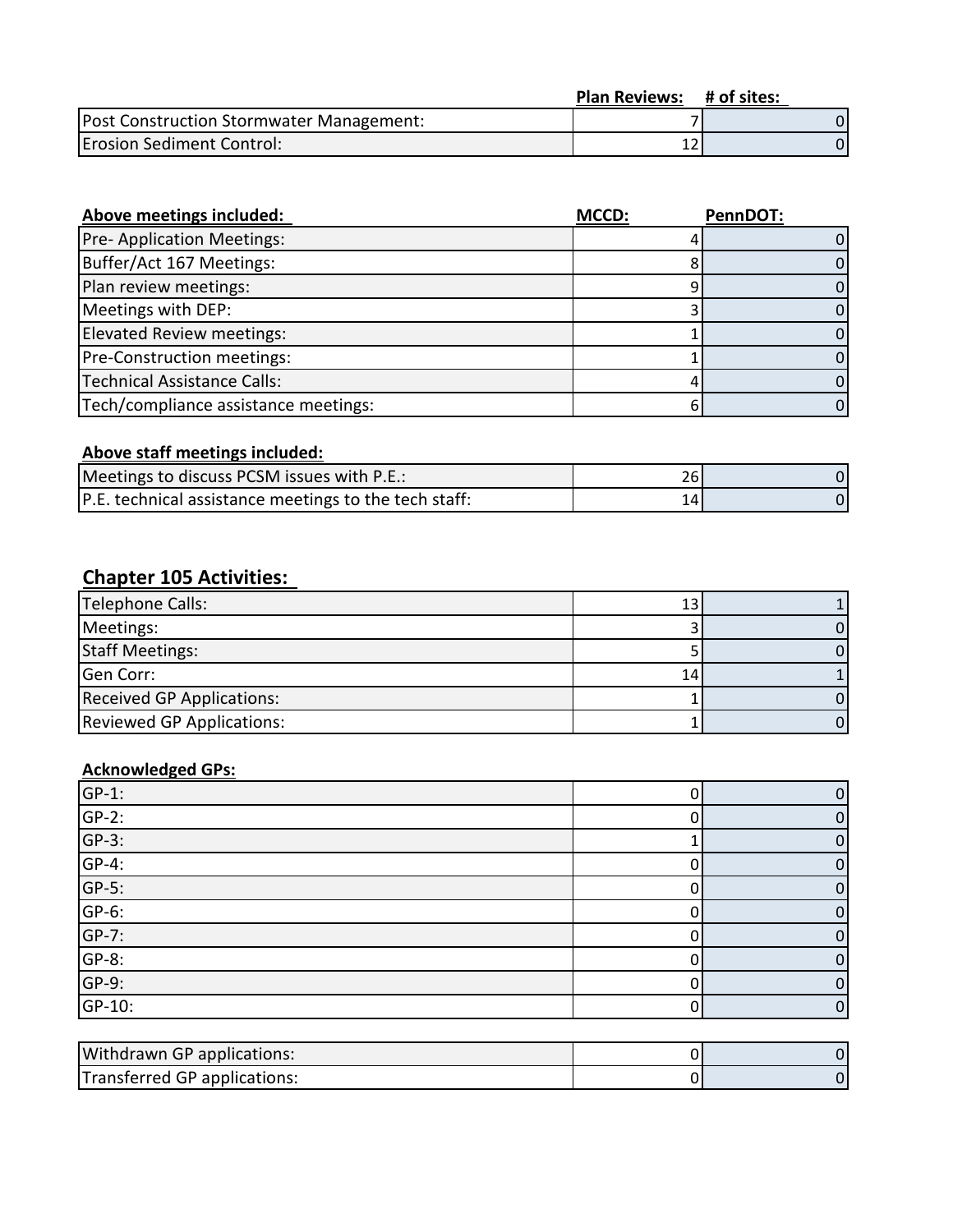# **The above included:**

| Technical Assistance Calls: |  |
|-----------------------------|--|
| Meetings:                   |  |
| #105 Site Visits            |  |

# **Dirt and Gravel/Low Volume Roads:**

| Meetings:               |    |
|-------------------------|----|
| Phone calls:            |    |
| General Correspondence: | 19 |
| Site Inspections:       |    |
| Quarry visits:          |    |
| <b>Staff Meetings:</b>  |    |

# **Agriculture:**

| Meetings:                  |    |
|----------------------------|----|
| Telephone Calls:           | 12 |
| General Correspondence:    |    |
| <b>Site Visits:</b>        |    |
| Manure Management          |    |
| General Agriculature Tasks | 11 |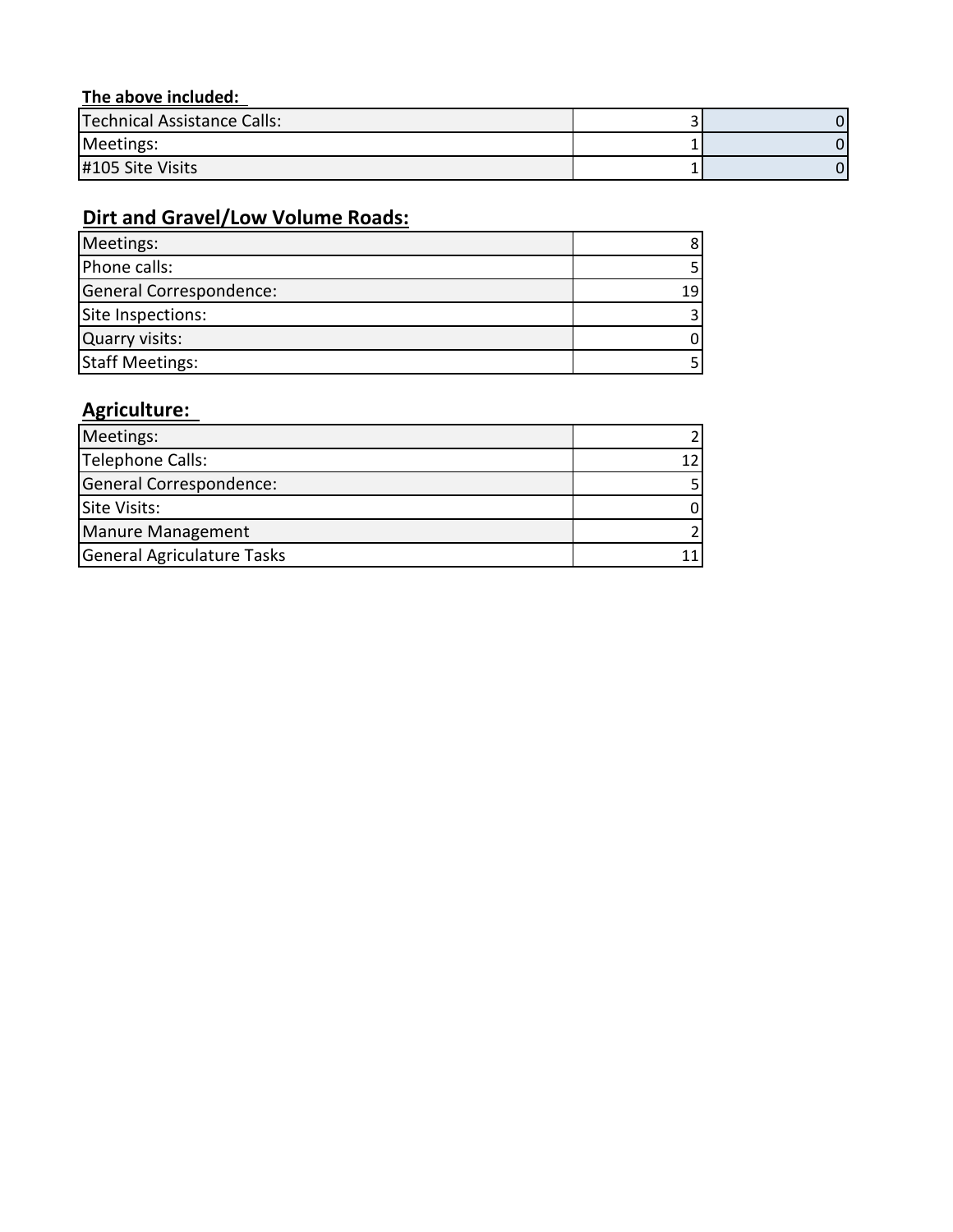#### **I. CHAPTER 102 AND 105 PA DEP DELEGATION AGREEMENTS ON-SITE INSPECTIONS/COMPLAINT HANDLING**

1. One on-site inspection, Complaint, Charles Cahn Subdivision Apartment Complex Lot 3/ L. Marki (Stroud) – Additional E&S BMP implementation needed. IR 1 sent. 2. One on-site inspection, Follow-up, Cox Building Addition and Drainage Clearview Ave (Stroud) – E&S BMP's implemented. Tech assistance given in regard to completion of E&S Plan. Site is currently in compliance. IR2 sent. 3. Two on-site inspections, Follow-up, Farimani Remodel Clearview Ave (Stroud) – Additional E&S BMP implementation and modification needed. E&S Plan not provided as requested. IR 2 sent. Minor E&S BMP adjustments needed and

stabilization applied. IR 3 sent<br>4. One on-site inspection, Hir One on-site inspection, Hirshland Commercial Development/ Kobalt (Mt. Pocono Borough) – BMP repairs and maintenance needed. IR 9 sent.

5. One on-site inspection, Follow-up, Stillwater Estates 368 Stillwater Drive (Coolbaugh) – Stabilization applied across disturbed areas. BMP's inadequately implemented. IR 2 sent.<br>6. One on-site insp

One on-site inspection, Follow-up, Sierra View Classic Quality Homes Candelwood Lane (Tunkhannock) – Installed BMP's require modification for adequate installation. IR 2 sent.

7. One on-site inspection, 5235 SR 115 (Tunkhannock) – Wetland fill not remediated and E&S Plan still needed. Chpt.102 IR2 and Chpt.105 IR2 sent.

8. One on-site inspection, Complaint, Dollar General-East Stroudsburg/DG (Smithfield) – PCSM Plan not on-site. Roof gutters not maintained, disconnected from pipes to basin. IR 1 sent.

9. One on-site inspection, Complaint, Capasso Land Clearing/Capasso (Hamilton) -Trees cleared and cut on more than one acre and in wetland area. No E&S plan. No BMPs in place. IR 1 sent.

10. One on-site inspection, Complaint, Shamra Fill Site/MJ Trucking (Hamilton) – Fill being placed along driveway to level area. No plans or BMPs. Tracking down road. IR 1 sent. E&S plan submitted.

11. One on-site inspection, Complaint, Dollar General-Cresco/MSG (Barrett) – Tracking on road. Contractor not following loading protocols. IR 1 sent.

12. One on-site inspection, Routine, Smithfield Gateway/NSC (Smithfield) – Sediment Basin constructed prior to downstream conveyance. Permit condition to submit NOT on Plaza 611 not submitted. IR 4 sent with Compliance Notice.

13. One on-site inspection, Routine, Carney Road Subdivision/S&S Homes (Polk) – BMPs installed. Rock Entrance needs maintenance. IR 1 sent.

14. One on-site inspection, Final, Tobyhanna Army Depot Water System Upgrade/J.T. O'Hare (Coolbaugh) – PCSM BMPs installed and stabilized. IR 2 sent with NOT Approval.

# **The above OSI included Inspections on Sites under Pa Code Title 25 Chapter 102 and/or 105 regulations;**

- 5 Sites were Complaints;
- 1 Site was sent with a Compliance Notice

# **II. WATERSHED SPECIALIST REPORT**

Meetings and Trainings

- Two internal meetings regarding 2022 DEP Environmental Education (EE) Grant budget and final draft
- Four internal staff meetings regarding Act 167
- Attended December WPAC meeting for Act 167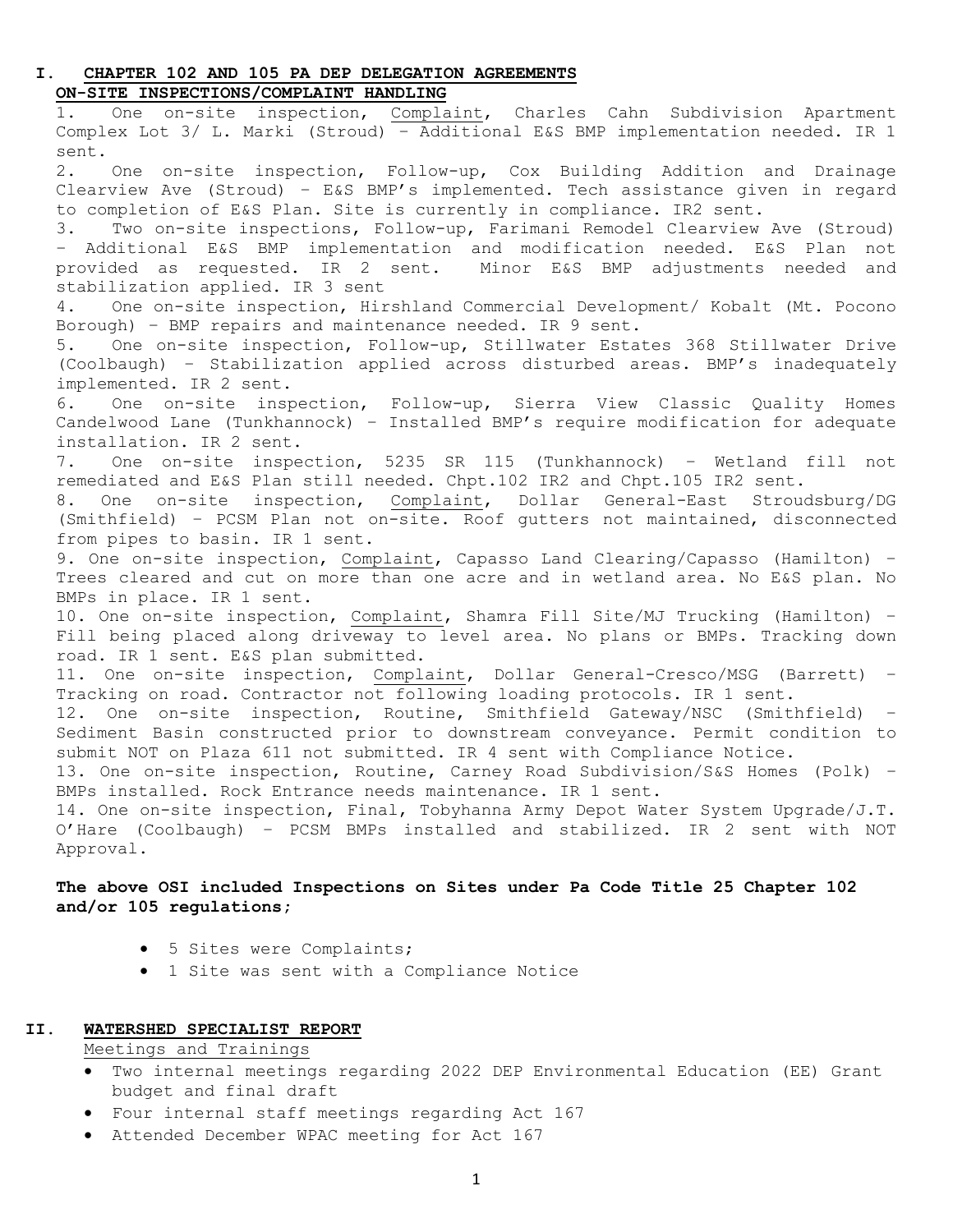- Attended DRBC public hearing regarding rulemaking associated with importations and exportations of water from the Delaware River Basin, and discharges of wastewater from high volume hydraulic fracturing and related activities within the Delaware River Basin
- Attended December 2021 MCCD Board meeting
- Attended training "Pennsylvania Flood Risk with Climate Change"
- Attended training "Post-planting Care of Forested Buffers"

## Watershed Organization Meetings and Assistance

- Four technical assistance calls to the Brodhead Watershed Association
- Correspondence with the Master Watershed Steward program coordinator regarding partnership on a 2022 DEP EE Grant project
- Assisted the Aquashicola Pohopoco Watershed Conservancy with maintenance of the Wildlands Conservancy's Mayfly data logger

## General

- Submitted grant proposal for 2022 DEP Environmental Education Grant
- Reviewed 2022 DEP Model Stormwater Ordinance for consistency with the model stormwater ordinance being produced for Monroe County's Act 167 updates
- Content audit of Brodhead-McMichaels Act 167 plan
- Content audit of Tobyhanna Act 167 plan
- Reviewed PALMS mini-grant program guidance
- Reviewed Stroud Water Research Center's Mayfly Sensor Maintenance and Quality Control Guides and associated reporting forms
- Submitted content for one Constant Contact email and social media post promoting the 2022 Master Watershed Steward program
- Correspondence with the Monroe County Planning Commission and eight municipalities regarding the Act 167 Stormwater Hotspot Survey
- Reviewed PA Rural Water's Source Water Protection program

## **III. AGRICULTURE**

Act 38

- One meeting with Wayne County Conservation District regarding Growing Greener Nutrient Management Plan (NMP) Grant
- Two phone calls and two emails with Wayne County Conservation District regarding the Wayne County NMP Grant
- General correspondence with NRCS regarding comprehensive nutrient management plans
- Five technical assistance calls to landowners regarding the Wayne County NMP Grant program
- Contracted two landowners into the Wayne County NMP Grant program

## Manure Management

- Reviewed Chapter 91 regulations and landowner guidance
- One technical assistance call regarding manure management plans
- Assisted landowner with writing a manure management plan

## General Agriculture Tasks

- General correspondence with Pennsylvania Department of Agriculture's (PDA) Ag & Youth Grant program adviser
- General correspondence with PDA Agricultural Pesticide Specialist regarding the CHEMSWEEP program
- General correspondence with SCC regarding REAP funding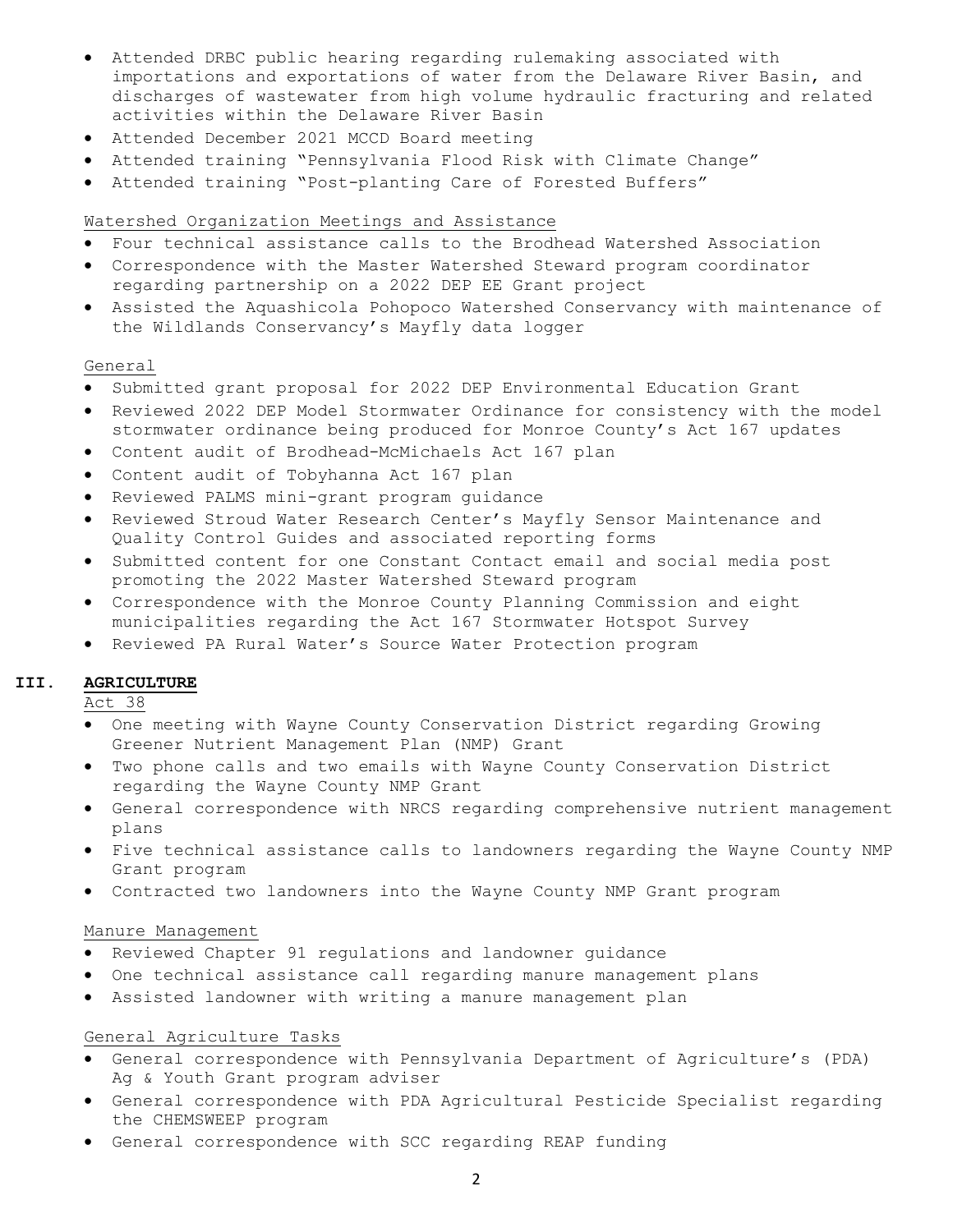- General correspondence with NRCS regarding EQIP, CREP, and REAP funding
- Wrote CHEMSWEEP article for MCCD's winter newsletter
- One internal meeting regarding Farm to School budget
- One internal meeting regarding the PDA 2021 Spotted Lanternfly Grant
- One internal meeting regarding MCCD's no-till drill
- One meeting with landowner to verify contents of 2021 REAP funding application
- Reviewed guidance for multiple Ag funding programs
	- o AgriLink Loan Program
	- o Ag & Youth Grant
	- o Urban Agriculture and Infrastructure Grant
	- o Farm Vitality Grant
	- o Conservation Excellence Grant
- Farm to School grant program
	- o participated in Mid-Atlantic USDA F2S Grantees web meeting
	- o wrote front page MCCD newsletter article about Farm to School grant program
	- o general correspondence with Farm to School stakeholders
	- o lesson planning
	- o preliminary planning for Ag Day event at Stroudsburg HS in the spring

#### **IV. DIRT AND GRAVEL/LOW VOLUME ROADS**

- Visited 2 sites at SGL 127 with PA Game Commission for future D&G applications.
- Visited one site in Polk Twp for future D&G application.
- Reviewed proposed DGLVR program stream crossing policy update and provided comments.
- Attended the Stream Crossing Education and Outreach committee meeting in State College.
- Assisted Chestnuthill Township with two Project Completion Reports.
- Assisted Hamilton Twp at one stream crossing site.

#### **V. MISCELLANEOUS**

- Met with representative from PennBID to discuss Sand Spring Run SGL 38 bid results
- Meeting discussing Sand Spring Run SGL 38 bids and selection of contractor to be awarded the job
- Attended quarterly Manager Training Subcommittee Meeting via zoom
- Attended internal MCCD Strategic Planning Meeting
- Began preparation for 2022 Water Quality Study
- Reviewed and provided comment on draft document for proposed Title 25 Chapter 105 GP-12 permit
- Attended Webinar on BMP's for Phosphorous Removal
- Office Assistant and RCS interviews
- Attended Chapter 105 ePermitting update webinar.
- Attended safety webinar.
- Processed 5 RTK requests